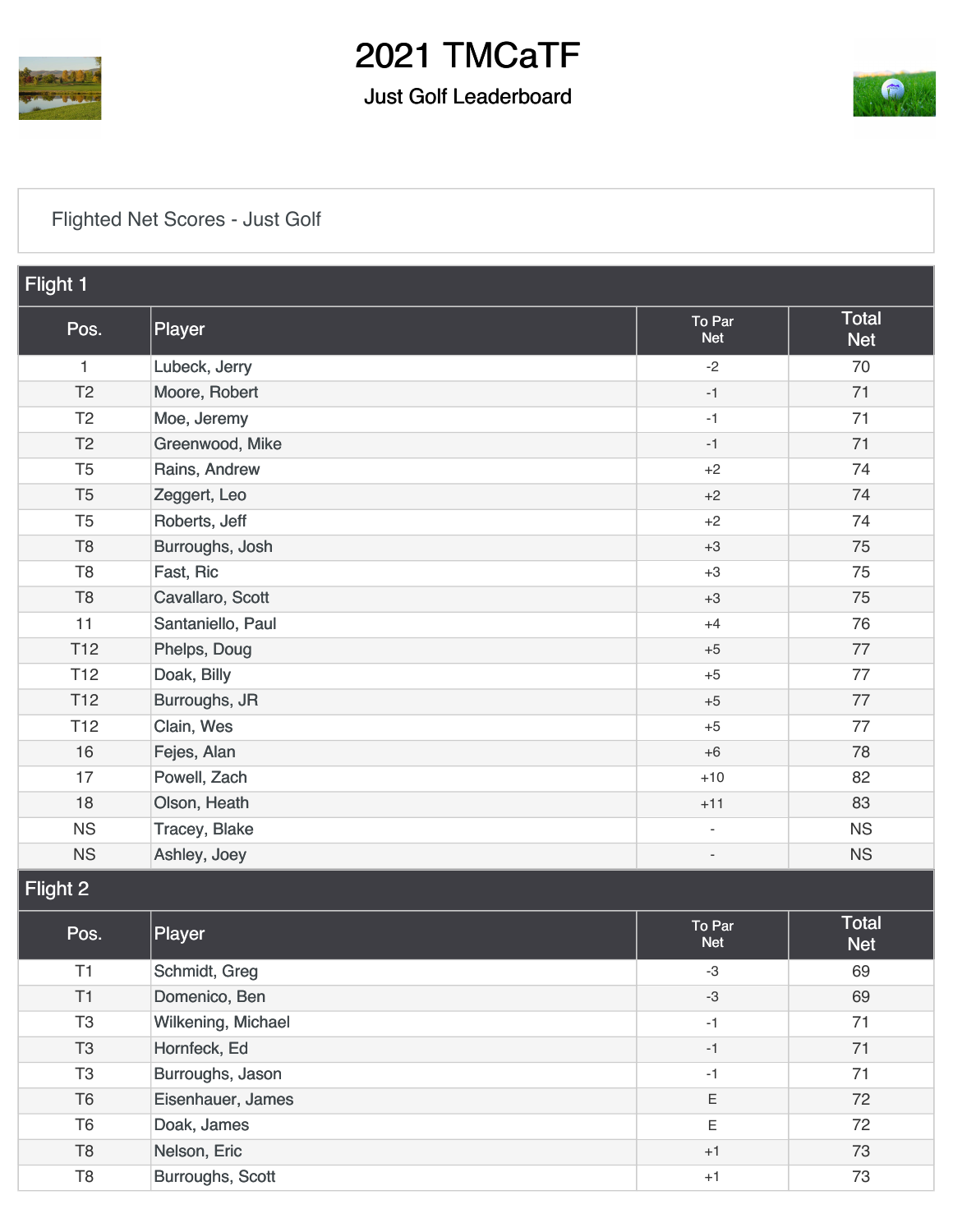

### Just Golf Leaderboard



| T <sub>10</sub> | Flanagan, BJ       | $+2$                     | 74                         |  |
|-----------------|--------------------|--------------------------|----------------------------|--|
| T <sub>10</sub> | Iske, Greg         | $+2$                     | 74                         |  |
| T <sub>12</sub> | Ashley, Joe        | $+4$                     | 76                         |  |
| T <sub>12</sub> | Zimmerman, Colin   | $+4$                     | 76                         |  |
| T14             | DiNapoli, Patrick  | $+6$                     | 78                         |  |
| T14             | Bay, Tom           | $+6$                     | 78                         |  |
| <b>T16</b>      | Stein, Mark        | $+7$                     | 79                         |  |
| <b>T16</b>      | Paque, Chip        | $+7$                     | 79                         |  |
| T16             | Hatz, John         | $+7$                     | 79                         |  |
| 19              | Gutowski, Ken      | $+10$                    | 82                         |  |
| 20              | Trimble, Phil      | $+12$                    | 84                         |  |
| Flight 3        |                    |                          |                            |  |
| Pos.            | Player             | To Par<br><b>Net</b>     | <b>Total</b><br><b>Net</b> |  |
| 1               | Castillo, Victor   | Ε                        | 72                         |  |
| $\overline{c}$  | Kelleher, Mike     | $+1$                     | 73                         |  |
| 3               | Chesley, Jim       | $+2$                     | 74                         |  |
| T4              | Gaughen, Mike      | $+4$                     | 76                         |  |
| T <sub>4</sub>  | Moe, Chris         | $+4$                     | 76                         |  |
| $\,6\,$         | Witzke, Todd       | $+6$                     | 78                         |  |
| $\overline{7}$  | Andrews, Dan       | $+7$                     | 79                         |  |
| T <sub>8</sub>  | Alexander, Vincent | $+8$                     | 80                         |  |
| T <sub>8</sub>  | Messer, LaMar      | $+8$                     | 80                         |  |
| T <sub>10</sub> | Cranford, Tony     | $+9$                     | 81                         |  |
| T <sub>10</sub> | Goutermout, Barnes | $+9$                     | 81                         |  |
| 12              | Weeks, Sandy       | $+10$                    | 82                         |  |
| 13              | Peirano, Curtis    | $+14$                    | 86                         |  |
| 14              | Braun, Don         | $+17$                    | 89                         |  |
| 15              | Sullings, Ricky    | $+19$                    | 91                         |  |
| 16              | Barnes, Colton     | $+28$                    | 100                        |  |
| <b>DNF</b>      | Horan, Tony        | $\overline{\phantom{a}}$ | <b>DNF</b>                 |  |
| <b>DNF</b>      | Noriega, Dave      |                          | <b>DNF</b>                 |  |
| <b>NS</b>       | Broscovak, Ray     | ä,                       | NS                         |  |
| <b>NS</b>       | Nagel, Thad        |                          | <b>NS</b>                  |  |
| Flight 4        |                    |                          |                            |  |
| Pos.            | Player             | To Par<br><b>Net</b>     | <b>Total</b><br><b>Net</b> |  |
| 1               | Michie, Keith      | $-3$                     | 69                         |  |
|                 |                    |                          |                            |  |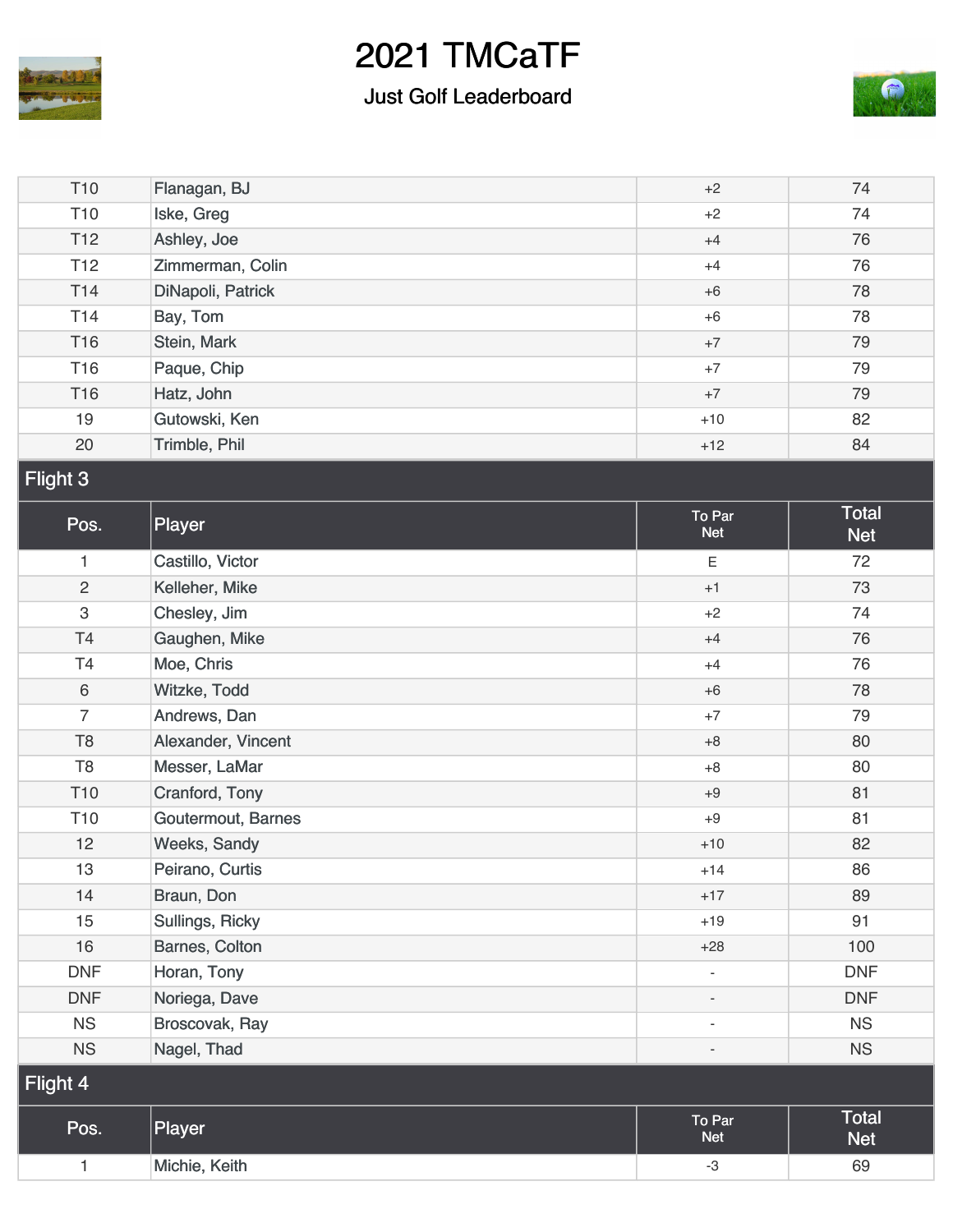

### Just Golf Leaderboard



| $\mathbf{2}$    | McCune, Larry     | $+2$                     | 74                  |
|-----------------|-------------------|--------------------------|---------------------|
| T <sub>3</sub>  | Brown, Larry      | $+3$                     | 75                  |
| T <sub>3</sub>  | Bradley, Dan      | $+3$                     | 75                  |
| T <sub>5</sub>  | Balfanz, David    | $+5$                     | 77                  |
| T <sub>5</sub>  | O'Hara, Dennis    | $+5$                     | 77                  |
| T <sub>5</sub>  | Shanahan, Bill    | $+5$                     | 77                  |
| T <sub>5</sub>  | Rendon, John      | $+5$                     | 77                  |
| T <sub>5</sub>  | Warnecke, Keith   | $+5$                     | 77                  |
| T <sub>10</sub> | Powell, Jim       | $+6$                     | 78                  |
| T <sub>10</sub> | Feese, Greg       | $+6$                     | 78                  |
| T <sub>10</sub> | Crispino, William | $+6$                     | 78                  |
| T <sub>10</sub> | Donaldson, Vern   | $+6$                     | 78                  |
| 14              | Hoffman, Terry    | $+17$                    | 89                  |
| 15              | Ford, Stephen     | $+25$                    | 97                  |
| <b>DNF</b>      | DenBeste, Mike    | $\overline{\phantom{a}}$ | <b>DNF</b>          |
| <b>DNF</b>      | Higgins, Gerry    | $\overline{\phantom{a}}$ | <b>DNF</b>          |
| <b>DNF</b>      | Bettin, Robert    |                          | <b>DNF</b>          |
| <b>DNF</b>      | Supanich, Mike    | $\overline{\phantom{a}}$ | <b>DNF</b>          |
| <b>DNF</b>      | Weber, John       |                          | <b>DNF</b>          |
|                 |                   |                          |                     |
| Flight 5        |                   |                          |                     |
| Pos.            | Player            | To Par<br><b>Net</b>     | Total<br><b>Net</b> |
| 1               | White, Barry      | $-5$                     | 67                  |
| $\overline{c}$  | Bennett, Bud      | $-1$                     | 71                  |
| 3               | Cambray, Roger    | Ε                        | 72                  |
| T <sub>4</sub>  | Dean, Darin       | $+2$                     | 74                  |
| T4              | Delhaie, Gene     | $+2$                     | 74                  |
| T4              | Sexton, Mike      | $+2$                     | 74                  |
| $\overline{7}$  | Buxton, Tom       | $+3$                     | 75                  |
| 8               | Owens, Joe        | $+4$                     | 76                  |
| T <sub>9</sub>  | Box, Fred         | $+5$                     | 77                  |
| T <sub>9</sub>  | Schneider, John   | $+5$                     | 77                  |
| <b>T11</b>      | Bear, Tom         | $+7$                     | 79                  |
| <b>T11</b>      | Marshall, Scott   | $+7$                     | 79                  |
| 13              | German, John      | $+8$                     | 80                  |
| 14              | Weaver, Brent     | $+10$                    | 82                  |
| 15              | Burke, Jeff       | $+11$                    | 83                  |
| T16             | DeLeon, Francisco | $+12$                    | 84                  |